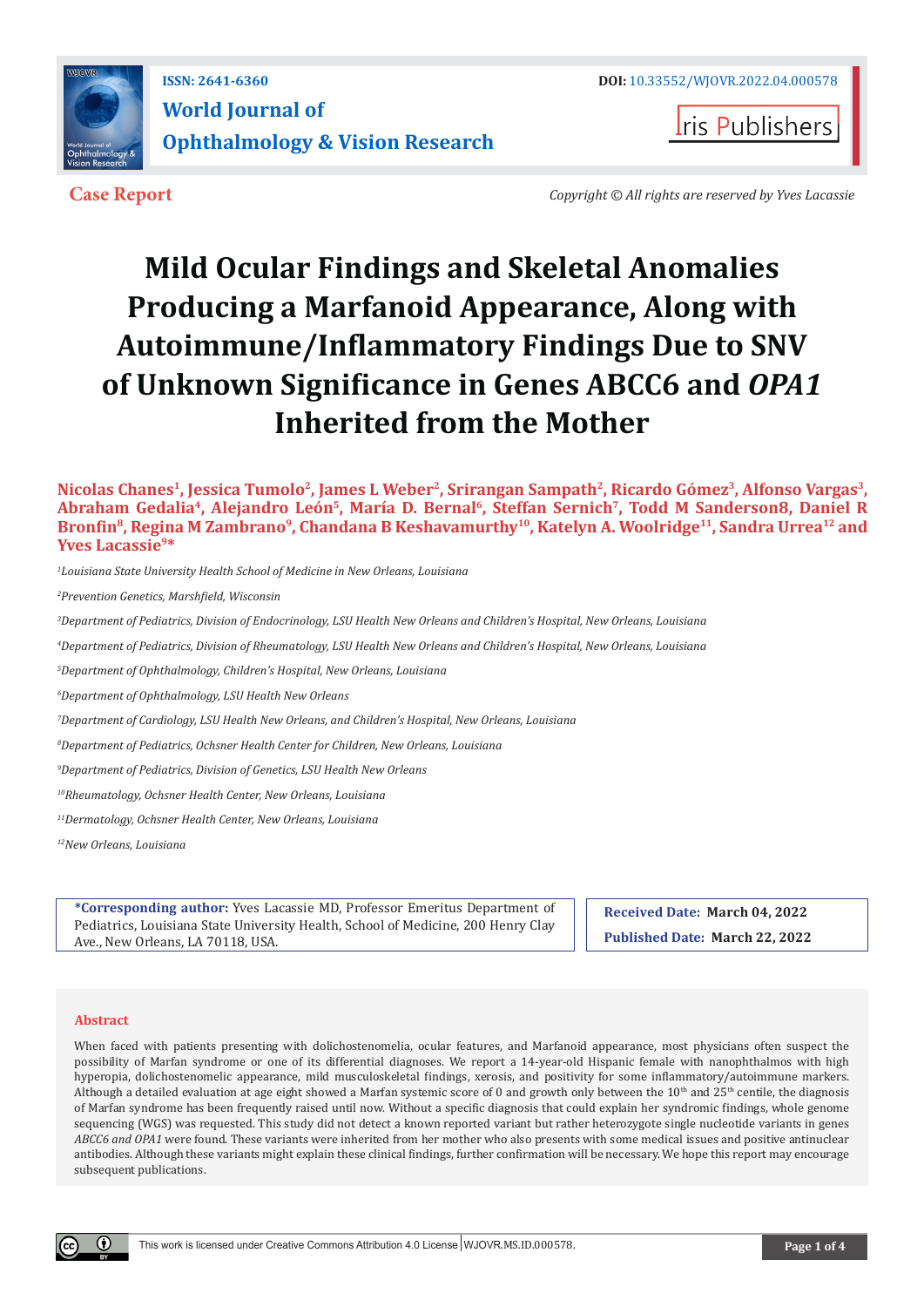**Keywords:** Marfanoid appearance; Nanophthalmos; High hyperopia; Mild iritis; Minor musculoskeletal; Dermatological; and Rheumatological findings; Inherited ABCC6 and OPA1; Single Nucleotide Variants (SNV)

# **Introduction**

Marfan syndrome is a common and well-known disorder involving skeletal findings such as dolichostenomelia, pectus excavatum or carinatum, arachnodactyly, kyphoscoliosis; ocular anomalies including myopia, astigmatism, and ectopia lentis, and fusiform aneurysms with the risk of aortic dissection due to a fibrillin defect [1]. The early diagnosis and referral to cardiology are of utmost importance due to the high risk of cardiovascular complications that may be life-threatening. We report a 14-year-old girl with an apparent Marfanoid phenotype due to a dolichostenomelic appearance, visual problems requiring thick eyeglasses, and other minor findings that motivated referral to orthopedics to rule out Marfan syndrome. Although the Marfan systemic score at age eight was negative [2], the possibility of Marfan syndrome was still a concern for the family. Suspecting an unreported syndrome, a WGS was requested which demonstrated heterozygote single nucleotide variants in the *ABCC6 and OPA1* genes that were inherited from the mother who presents with very mild and unusual features. The clinical significance of these genetic variants should be further studied.

## **Case Presentation**

The proposita is a 14-year-old girl, born to a 36-year-old father and a 30-year-old mother with apparently negative family history. The pregnancy was facilitated by clomiphene therapy after several years of infertility. The proposita was born at 38 WGA via normal

spontaneous vaginal delivery with a birth weight of 2,820 g  $(31^{st}$ centile) and a length of 50.6 cm  $(71<sup>st</sup>$  centile). At the age of three, she was diagnosed with high hyperopia and strabismus (accommodative esotropia). She has had normal dilated fundus examination on yearly follow-up evaluations without signs of optic nerve pallor or retinal anomalies. Since infancy, she has had erythematous changes in the skin with peculiar appearance. At age 11, she was noted to have mild asymptomatic bilateral iritis (trace pigmented anterior chamber cells in both eyes). Due to the possible diagnosis iritis, the proposita was referred to rheumatology who reported an elevated with speckled pattern ANA (1:320, NV<1:40), slightly high IgM (287 mg/dl, NV 36-251), IgG (1587 mg/dl, NV 510-1275), and ESR (24 mm/h, NV 0-20). Cardiac evaluations including echocardiograms at age 5 and 14 were normal. On physical examination Figure 1 at age 13 4/12, her appearance was dolichostenomelic mainly because she was underweight (height was 151.6 cm (15<sup>th</sup> centile), and weight was 35 kg ( $4<sup>th</sup>$  centile). Head circumference measured 51.5 cm ( $4<sup>th</sup>$  centile) and her ears 6.8 mm ( $97<sup>th</sup>$  centile for head circumference) (father's ears are  $> 97<sup>th</sup>$  centile). The palpebral fissures measured 24.5 mm  $(10<sup>th</sup>$  centile), and there was minor hand asymmetry with the right hand being slightly smaller than the left. The left clavicle and left upper sternum were more prominent. The patient had a minor sacrococcygeal dimple, minor cubitus valgus, and subluxation of the left thumb. Walker-Murdoch and Steinberg signs were negative (Figure 1).



**Figure 1:** Proposita at age 14, (a) and (e) depict dolichostenomelic appearance along with her thick eyeglasses that suggest the diagnosis of Marfan syndrome to non-specialists; (b) radiograph of chest, abdomen, and pelvis; (c) and (d) show minor asymmetric prominence of the clavicles and sternum; (f) and (g) illustrate the left thumb abnormality and absence of arachnodactyly.

**Citation:** Nicolas Chanes, Jessica Tumolo, James L Weber, Srirangan Sampath, Yves Lacassie. Mild Ocular Findings and Skeletal Anomalies Producing a Marfanoid Appearance, Along with Autoimmune/Inflammatory Findings Due to SNV of Unknown Significance in Genes ABCC6 and *OPA1* Inherited from the Mother. W J Opthalmol & Vision Res. 4(1): 2022. WJOVR.MS.ID.000578. DOI: [10.33552/WJOVR.2022.04.000578](http://dx.doi.org/10.33552/WJOVR.2022.04.000578).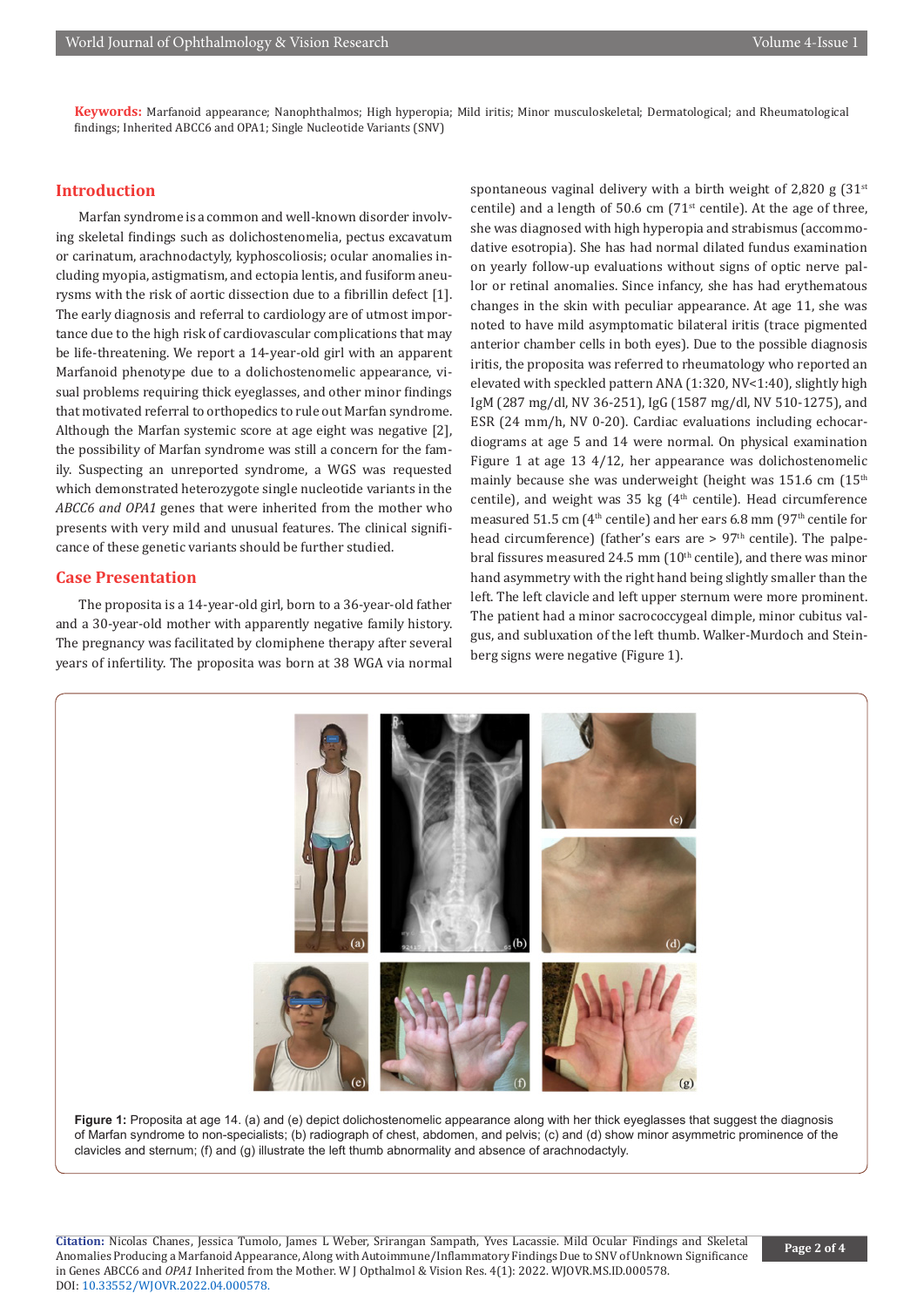Evaluation of the father was negative. The evaluation of the mother revealed the presence of congenital asymmetry of the lower extremities with secondary scoliosis, history of spinal pain, decreased cartilage in several major joints, episodes of alopecia, skin rashes, the presence of positive ANA, and mild ophthalmological findings, including mild myopia OU, keratoconjunctivitis sicca OU, posterior embryotoxon, and mild corneal endopigment OD. The ophthalmological reevaluation of the proposita revealed bilateral nanophthalmos (axial length 18.5 mm) with persistent bilateral high hyperopia (10 diopters) with mild astigmatism (1.5 diopters), mild dry eye syndrome and meibomianitis, mild allergic conjunctivitis and the presence of rare, pigmented cells in the anterior chamber OU intermittently since age 11 without any symptoms of iritis. Table 1 summarizes the main findings in the proposita and her mother (Table 1).

**Table 1:** Main Findings of Proposita and her Mother.

|                                 | Proposita                        | <b>Mother</b>            |
|---------------------------------|----------------------------------|--------------------------|
| <b>Skeletal Findings</b>        |                                  |                          |
| Marfanoid appearance            | $+$                              |                          |
| Height                          | 151.6 cm (10-25 centile)         | 160 cm (25 centile)      |
| Dolichostenomelia               | $\begin{array}{c} + \end{array}$ |                          |
| Cubitus valgus                  | $\ddot{}$                        | $\qquad \qquad -$        |
| Prominent joints                | $\ddot{}$                        | L.                       |
| Skeletal asymmetries            | $^{\mathrm{+}}$                  | $^{+}$                   |
| Subluxation                     | left thumb                       | $\equiv$                 |
| Crepitus                        | several joints                   | $\overline{\phantom{0}}$ |
| <b>Ocular Features</b>          |                                  |                          |
| Nanophthalmos                   | $\ddot{}$                        | $\overline{\phantom{0}}$ |
| Small palpebral fissures        | $\ddot{}$                        | $\overline{\phantom{0}}$ |
| Accommodative esotropia         | $\begin{array}{c} + \end{array}$ | $\overline{a}$           |
| Hyperopia                       | $+$                              | $\overline{a}$           |
| Ametropic amblyopia             | $\begin{array}{c} + \end{array}$ | $\overline{\phantom{0}}$ |
| Iritis/uveitis                  | $\ddot{}$                        | $\qquad \qquad -$        |
| Myopia                          | $\overline{\phantom{0}}$         | $^{+}$                   |
| Keratoconjunctivitis sicca      | $\overline{\phantom{0}}$         | $OU*$                    |
| Meibomianitis                   | $\equiv$                         | $OU*$                    |
| Posterior embryotoxon           | $\equiv$                         | $\rm OD$                 |
| Mild corneal endopigment        | $\overline{\phantom{0}}$         | <b>OD</b>                |
| <b>Rheumatological Findings</b> |                                  |                          |
| Skin manifestations             | $\qquad \qquad +$                | $\equiv$                 |
| ANA                             | $\ddot{}$                        | $\overline{\cdot}$       |
| HLA-B27                         | $\equiv$                         | $\overline{\mathcal{E}}$ |
| <b>Other Findings</b>           |                                  |                          |
| Hyperosmia                      | $\begin{array}{c} + \end{array}$ | $\qquad \qquad -$        |
| <b>WGS</b>                      |                                  |                          |
| ABCC6                           | $\begin{array}{c} + \end{array}$ | $\ddot{}$                |
| OPA1                            | $\begin{array}{c} + \end{array}$ | $\ddot{}$                |

**Note:** \*OU: oculus uterque (both eyes); OD: oculus dexter (right eye)

With the suspicion of an undetermined genetic syndrome, WGS was requested. The WGS demonstrated that this patient is heterozygous in the *ABCC6* gene for a maternally-inherited sequence variant designated c.3770C>A, which is predicted to result in the amino acid substitution p.Pro1257His. This patient is also heterozygous in the Optic Atrophy (OPA1) gene for a maternally-inherited sequence variant designated c.2506C>T, which is predicted to result in the amino acid substitution p.Arg836Trp. Of note, we did not detect any copy number, structural, or sequence variants that are likely to be a primary cause of disease in genes associated with Marfan syndrome and related aortopathies (ACTA2, AEBP1, BGN, CBS, CO-L3A1, COL5A1, COL5A2, EFEMP2, ELN, FBLN5, FBN1, FBN2, FLNA, FOXE3, LOX, LTBP3, MAT2A, MED12, MFAP5, MYH11, MYLK, NKAP, NOTCH1, PLOD1, PRKG1, SKI, SLC2A10, SMAD2, SMAD3, SMAD4, SMS, TGFB2, TGFB3, TGFBR1, TGFBR2).